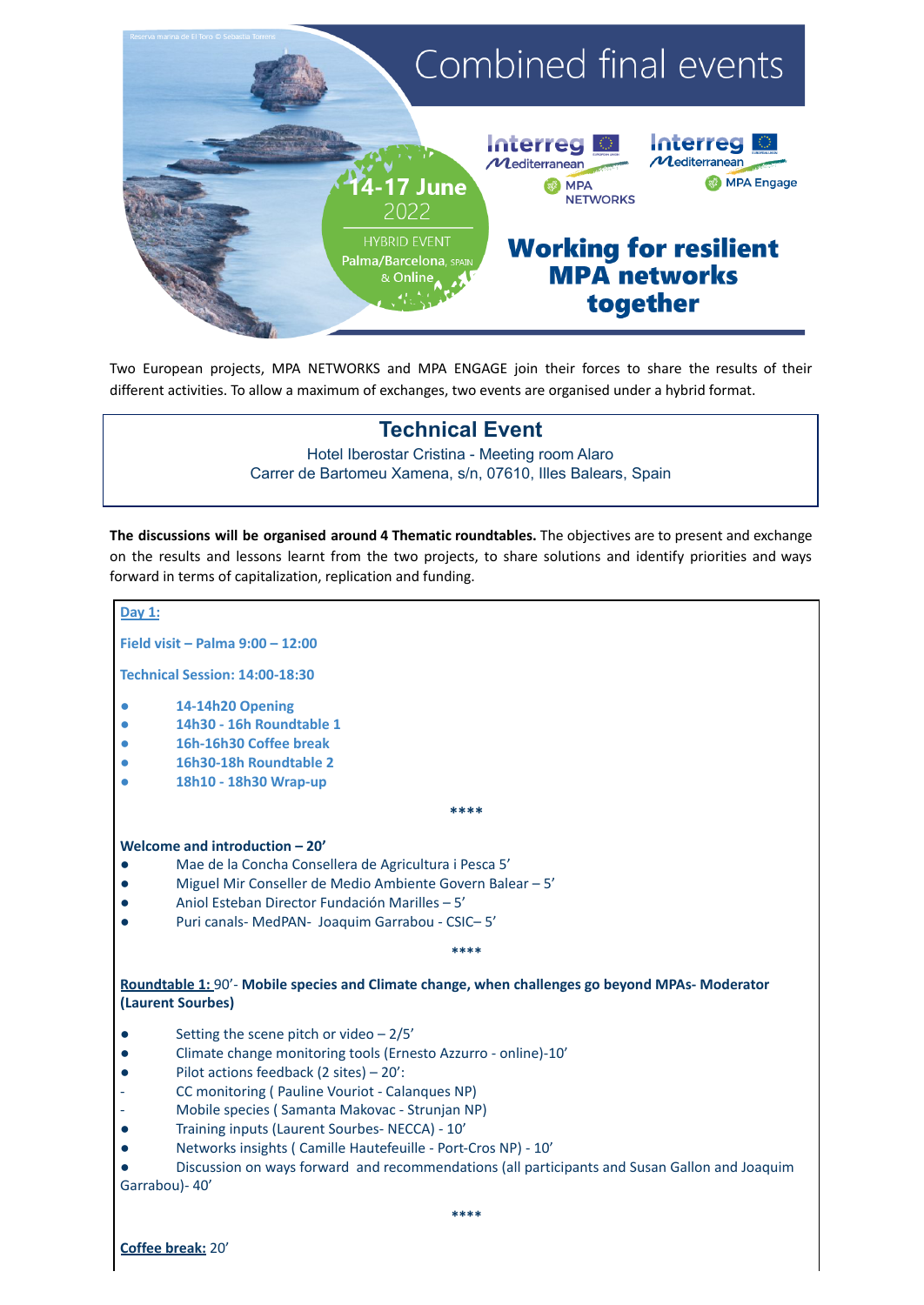**Roundtable 2:** 90'- **Fisheries and recreational activities, when MPAs governance players steward a common blue capital - Moderator (OFB)**

- Setting the scene pitch or video 5'
- Pilot actions feedback (2 sites) 20':
- Fisheries (Genti Kromidha INCA)
- Fisheries (Valentina Cappanera Portofino MPA)
- Training inputs (Zafer Kazilkaya MCS) 10'
- Networks insights Citizen science recreational divers framework (Fabio Figuerella DAN- online) 10'
- Discussion on ways forward and recommendations (all participants and Pierre Vignes)- 40'

**\*\*\*\***

**Wrap-up session:** (Marie Romani - Joaquim Garrabou) 10'

**\*\*\*\***

**MoU Signature event & Diner**

**Day 2: technical session 9h00 - 13h**

- **● 9h00-10h30 Roundtable 3**
- **● 10h30-11 Coffee break**
- **● 11-12h30 Roundtable 4**
- **● 12h30- 13 Closing session**

**\*\*\*\***

**Roundtable 3:** 90' - **Climate change, turning vulnerability into operational solutions - Moderator Thomais Vlachogiani**

- $\bullet$  Setting the scene pitch or video  $-2/5'$
- Vulnerability assessment tools for Mediterranean MPAs ( Elena Ojea/Francesca Barazetta Univ Vigo)  $-10'$
- Pilot action feedback: CC Vulnerability Assessments (Generalitat de Catalunya-Cap de Creus) 10'
- Adaptation Action Plans to Climate Change (Thomais Vlachogiani MIO ) 10'
- Pilot action feedback: Andrea Blaskovic Brjuni NP 10'
- Discussion on ways forward and recommendations (all participants and Thomais Vlachogiani) 45'

**\*\*\*\***

**Coffee break:** 20'

**Roundtable 4:** 90' - **Financing, investing in healthy marine ecosystems for a sustainable and resilient future - Moderator MedFUND**

**\*\*\*\***

- Setting the scene pitch or video  $-5'$
- Pilot actions feedback (2 sites) 20':
- Financing (Aniol Esteban Marilles)
- Financing (Lorenzo Merotto -Portofino MPA)
- Training inputs ( Timothée Cook BLueSeeds- on-line) 10'
- Networks insights (Alliance Networks Marie Romani)- 10'
- Discussion on ways forward and recommendations ( all and Carole Martinez) 40'

**\*\*\*\***

**Closing session:** (Marie Romani - Joaquim Garrabou) - 20'

**\*\*\*\***

**Lunch**

**\*\*\*\***

**Travel to Barcelona**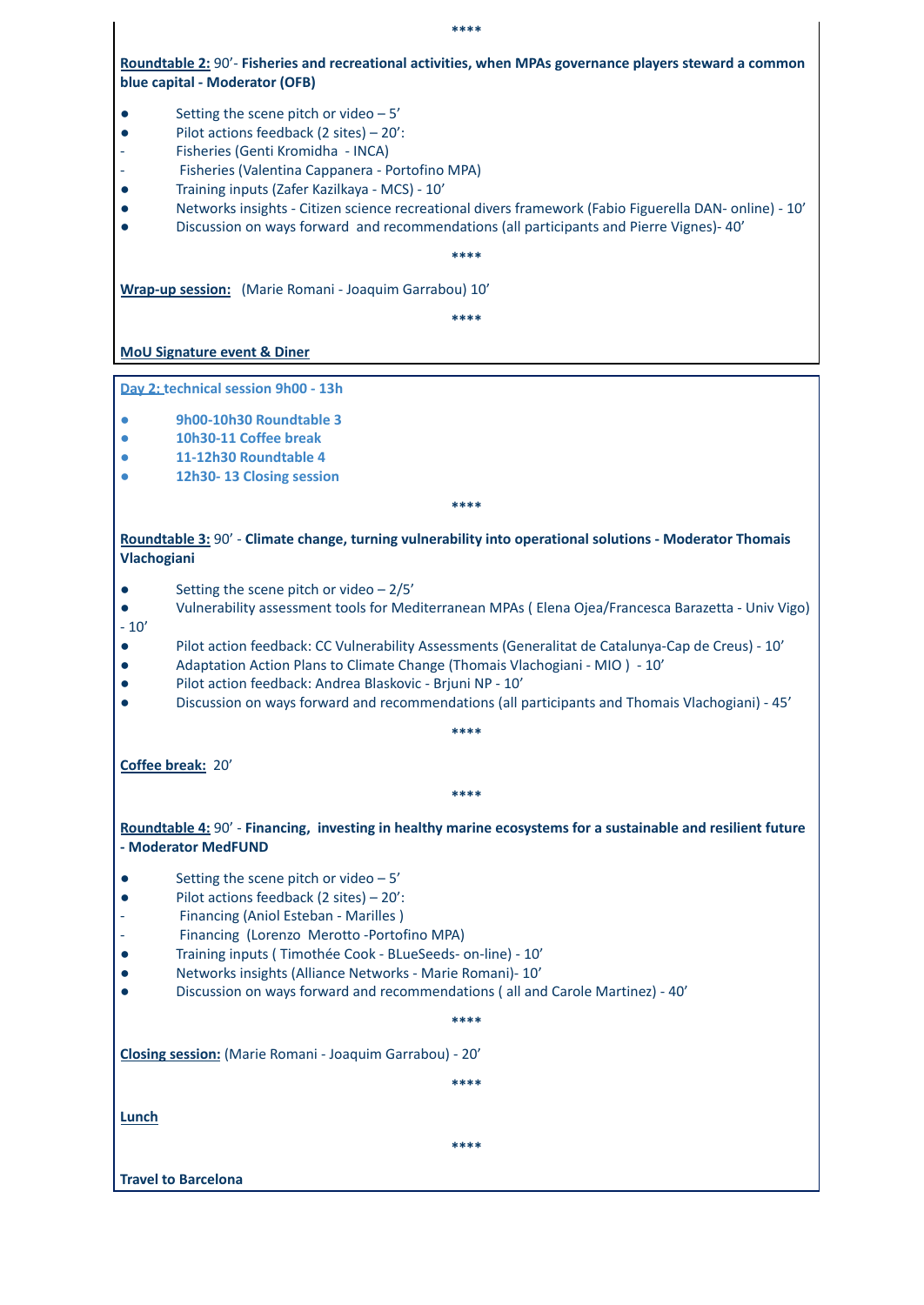

## **Policy event**

Institut de Ciències del Mar (ICM) Passeig Marítim de la Barceloneta, 37-49 08003 Barcelona (Spain)

**The debate will be organised around 2 Thematic roundtables.** The objective will be to present and exchange on a white paper prepared by the two MPA NETWORKS and MPA ENGAGE projects designing key operational recommendations for resilient Mediterranean networks and to get political and institutionnal support. The document will be shared beforehand.

#### **Day 1: 16 June 9:30 - 13:30**

- **9H30 - 10h00 Opening session**
- **10h00 - 11h00 Roundtable 1**
- **11h00 -11h30 Coffee break**
- **11h30 -12h30 Roundtable 2**
- **12H30 - 13h00 Closing session**
- **Lunch**

#### **Welcome and introduction**

● Generalitat de Catalunya, Salvador Samitier Martí, Cap de l'Oficina Catalana del Canvi Climàtic 5'

**\*\*\*\***

UfM, Mr. Ambassador Alvaro Albacete, UfM Environment and Water division- Deputy Secretary General 5'

\*\*\*\*

● MedPAN, Puri Canals - CSIC, Joaquim Garrabou 5'

### **Roundtable 1**: **Effectively managed and resilient MPAs in a changing ocean**

#### **Chair**: SPA-RAC- Asma Kheriji

- Trailer-short movie  $-5'$  (take a breath movie)
- Policy recommendations (MedPAN Carole Martinez- Susan Gallon MIO-ECSDE Thomais Vlachogianni)

 $-10'$ 

- Insights from Decision-makers and key actors 40'
- RAMPE (Spanish network of Marine Protected Areas) Spanish ministry, Sara Prados Díaz ( online)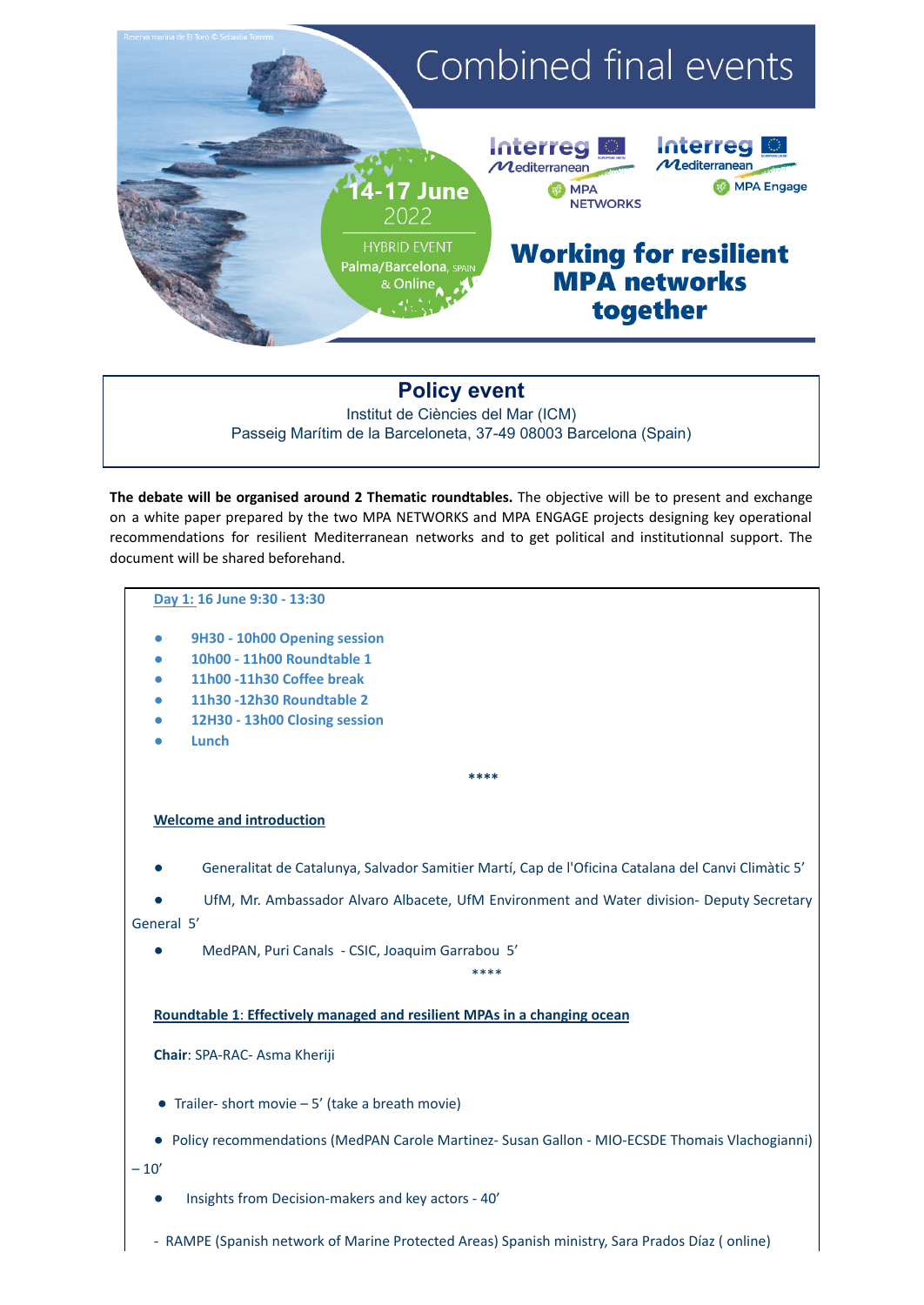| - Departament d'Acció Climàtica, Alimentació i Agenda Rural, Generalitat Catalunya, Pilar Vendrel<br>- FFEM, Constance Corbier (online)<br>- Circle of Mediterranean Parliamentarians for Sustainable Development (COMPSUD), Mr. Moj Rejdali |
|----------------------------------------------------------------------------------------------------------------------------------------------------------------------------------------------------------------------------------------------|
| - Mediterranean Conservation Society (MCS), Zafer Kazilky<br>Exchange with the participants - 20'                                                                                                                                            |
|                                                                                                                                                                                                                                              |
| ****                                                                                                                                                                                                                                         |
| Coffee break: 30'                                                                                                                                                                                                                            |
| ****                                                                                                                                                                                                                                         |
| Roundtable 2: Sustainably financed MPAs and strengthened networks and cooperation                                                                                                                                                            |
| Chair: UfM, Alessandra Sensi                                                                                                                                                                                                                 |
| Trailer-short movie $-2'$                                                                                                                                                                                                                    |
| Policy recommendations (MedPAn & CSIC Joaquim Garrabou) - 10'                                                                                                                                                                                |
| Comments from Decision-makers, donors and key actors - 40'                                                                                                                                                                                   |
| - CRPM (Jordi Juarez-confirmed),                                                                                                                                                                                                             |
| - Medcities (Josep Canals Monlina - confirmed)<br>- MedFund (Romain Renoux-confirmed),                                                                                                                                                       |
| - Pew/Bertarelli (Jerôme Petit confirmed- online),                                                                                                                                                                                           |
| - Joint Secretariat (Curzio Cervelli-confirmed online)                                                                                                                                                                                       |
| Exchange with the participants - 20'                                                                                                                                                                                                         |
| ****                                                                                                                                                                                                                                         |
| <b>Closing remarks</b>                                                                                                                                                                                                                       |
| UfM, Mr. Ambassador Alvaro Albacete 5'                                                                                                                                                                                                       |
| <b>CSIC, Joaquim Garrabou - 5'</b>                                                                                                                                                                                                           |
| <b>MedPAN, Puri Canals - 5'</b>                                                                                                                                                                                                              |
| ****                                                                                                                                                                                                                                         |
| <b>Lunch</b>                                                                                                                                                                                                                                 |
|                                                                                                                                                                                                                                              |
| ****                                                                                                                                                                                                                                         |
| Departure for Cap de Creus at 16:15 (about 2h drive)                                                                                                                                                                                         |
|                                                                                                                                                                                                                                              |
| Day 2: 17 June 10:00- 18:00 ROSES                                                                                                                                                                                                            |
| MPA views event: 10:00 - 12:00                                                                                                                                                                                                               |
| <b>Opening:</b><br>·Joan Plana Mayor of Roses 5'                                                                                                                                                                                             |
| • Montse Mindan, Primera Tinent d'Alcalde & Presidenta Junta Rectora del Parc Natural del Cap de Creus                                                                                                                                       |
| 5'<br>·Ponç Felip Director Cap de Creus MPA 5'                                                                                                                                                                                               |
| Projects overview and main outcomes 30'<br>MPA Networks (Carole Martinez - Medpan?) 15'<br>MPA Engage (Joaquim Garrabou-CSIC) 15'                                                                                                            |
| MPA-Engage video presentation 20' (Ernesto Azzurro SZN-CNR)<br>Presentation of the video<br><b>MPA Engage</b>                                                                                                                                |
| • Roundtable MedTogether Voices for a resilient MPAs network 40' (Manuella d'Amen ISPRA)                                                                                                                                                     |